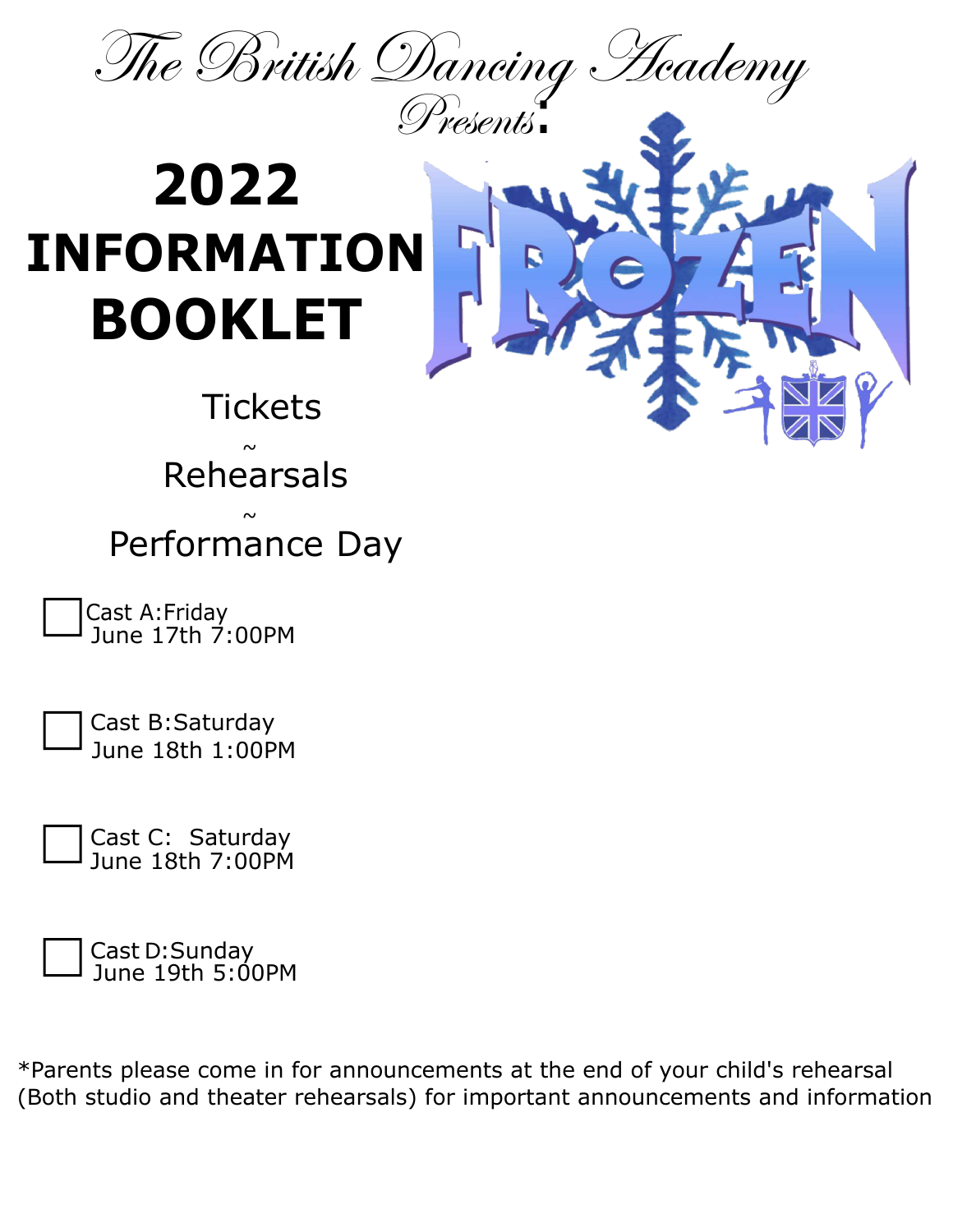#### FROZEN

#### Parts in each Act "Not in Order" ~ Please check rehearsal Schedule for times to Come.

#### Prologue

Midnight Sky -Gr 6 & Aurora Borealis -Adv 2 Mod Ice harvesters -Adult Jazz Memories/ Trolls Atohallan River -Jr Adv Jazz

#### Act 1

Suits of Armor -Level 4, Level 5 and Level 6 Jazz Nobility -Adult Ballet Coronation Guests -Grade 2 and 3 Ballet Confetti -Level 1 and Level 3 Jazz Eternal Winter -Adv 1 and 2 Ballet Enchanted Forest -Inter-Found Ballet The Mist - Intermediate Modern Natures Elements -Avd 1 Modern Reindeer -Primary and Standard 1 Ballet Elsa's Transformation -Grade 3, 4 and 5 Modern Hygge -Freestyle Tap Ice Flowers -Inter Found Modern Wolves -Inter Adv Jazz

#### Act 2

Blizzard Trolls- Level 3 & 4 Tap Natures Elements - Adv 1 Modern Fire Spirits -Grade 1 and St 2 Ballet Warm Hugs -Kindergarten and Pre-Primary Act of True Love -Inter Ballet Signs of Spring -Adv 1 Found Ballet Personal Flurries -Pre School Ballet and Lev 2 Jazz Treason -Advanced Senior Jazz Summer -Level 1 and 2 Tap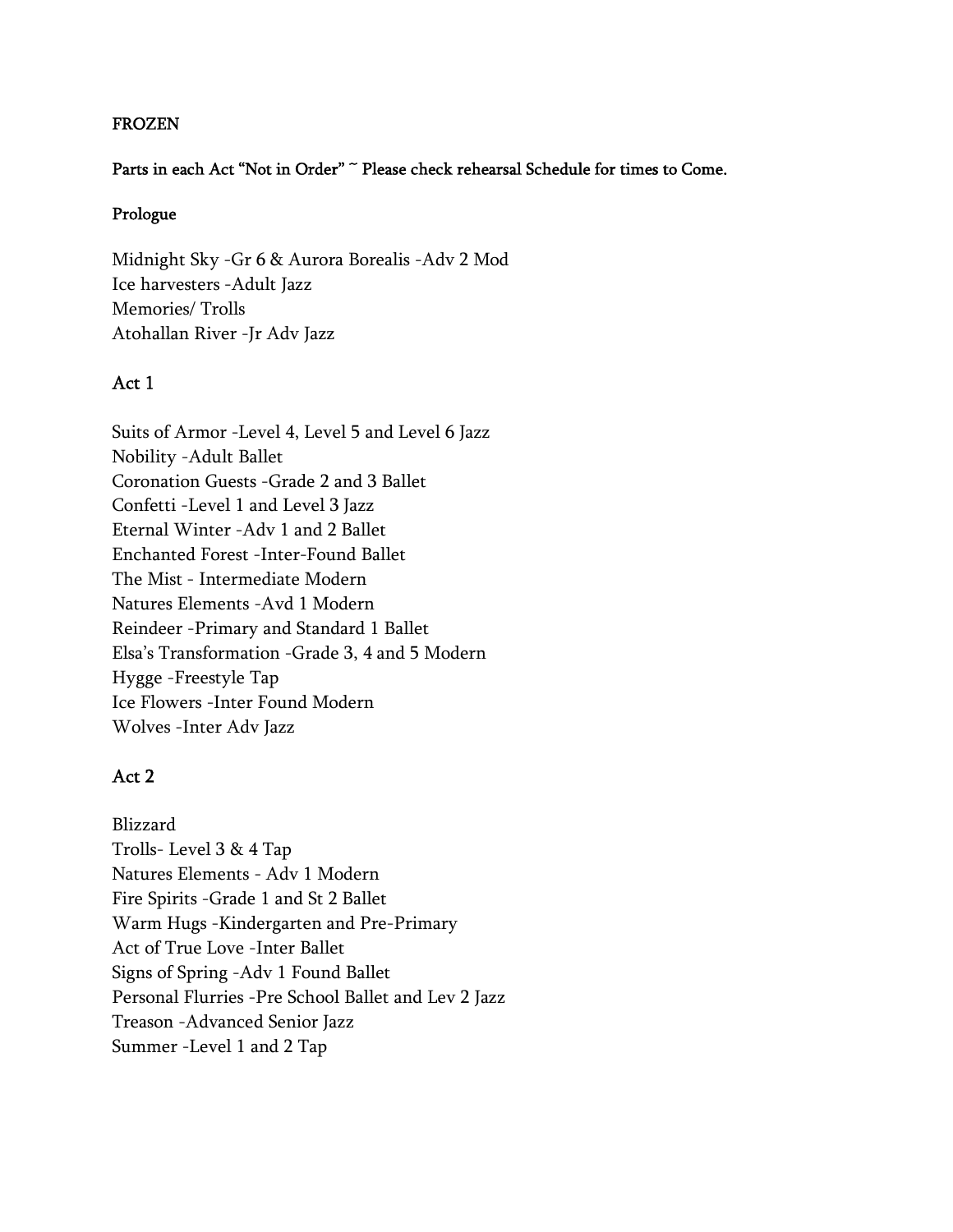| June Rehearsal Schedule ~ Frozen 2022 ~ * Please note time changes for our younger students. * |                                                                                                                                                                                                                                                   |                                                                                                                                             |                                                                                                                                            |                                                                                                                                         |                                                                                                                                            |                                                                                                                    |
|------------------------------------------------------------------------------------------------|---------------------------------------------------------------------------------------------------------------------------------------------------------------------------------------------------------------------------------------------------|---------------------------------------------------------------------------------------------------------------------------------------------|--------------------------------------------------------------------------------------------------------------------------------------------|-----------------------------------------------------------------------------------------------------------------------------------------|--------------------------------------------------------------------------------------------------------------------------------------------|--------------------------------------------------------------------------------------------------------------------|
| Sunday                                                                                         | Monday                                                                                                                                                                                                                                            | Tuesday                                                                                                                                     | Wednesday                                                                                                                                  | Thursday                                                                                                                                | Friday                                                                                                                                     | Saturday                                                                                                           |
|                                                                                                | $\overline{30}$<br>Memorial Day                                                                                                                                                                                                                   | 31<br>Cast A<br>Act 2<br>$3:30 - 5:15$<br>Flurries and Warm<br>Hugs 4:00-5:00<br>Act 1<br>5:30-7:30<br>Prologue<br>7:45-8:30<br>(No Trolls) | Cast B<br>Act 2<br>$3:30 - 5:15$<br>Flurries and Warm<br>Hugs 4:00-5:00<br>Act 1<br>5:30-7:30<br>Prologue<br>7:45-8:30<br>(No Trolls)      | $\overline{2}$<br>Cast C<br>Act 2<br>$3:30 - 5:15$<br>Warm Hugs 4:00-5:00<br>Act 1<br>5:30-7:30<br>Prologue<br>7:45-8:30<br>(No Trolls) | 3<br>Cast D<br>Act 2<br>$3:30 - 5:15$<br>Flurries and Warm<br>Hugs 4:00-5:00<br>Act 1<br>5:30-7:30<br>Prologue<br>7:45-8:30<br>(No Trolls) | 4<br>Cast A<br>Prologue<br>10:00-11:00<br>Act 1<br>$11:15-1:15$<br>Act 2<br>$1:30-2:45$                            |
| $\overline{5}$                                                                                 | 6<br>Cast B<br>Act 2<br>$3:30 - 5:15$<br>Flurries and Warm<br>Hugs 4:00-5:00<br>Act 1<br>5:30-7:30<br>Prologue<br>7:45-8:30<br>(No Trolls)                                                                                                        | Cast C<br>Act 2<br>3:30-5:15<br>Warm Hugs 4:00-5:00<br>Act 1<br>5:30-7:30<br>Prologue<br>7:45-8:30<br>(No Trolls)                           | 8<br>Cast D<br>Act 2<br>$3:30 - 5:15$<br>Flurries and Warm<br>Hugs 4:00-5:00<br>Act 1<br>5:30-7:30<br>Prologue<br>7:45-8:30<br>(No Trolls) | 9<br>Day Off                                                                                                                            | 10<br>Day Off                                                                                                                              | 11<br>Day Off                                                                                                      |
| 12<br>Day OFF                                                                                  | 13<br>Highline PAC<br>Tech Rehearsal for all<br>Senior Dancers 3:00-<br>4:30<br>- Inter Foundation, Ballet<br>Gr 6 Modern, Junior<br>Advanced Jazz and above<br>including Tappers in<br>Blizzard<br>Cast A<br><b>Dress Rehearsal</b><br>4:30-8:30 | 14<br>Highline PAC<br>Cast B<br><b>Dress Rehearsal</b><br>5:00-8:30                                                                         | 15<br>Highline PAC<br>Cast C<br><b>Dress Rehearsal</b><br>5:00-8:00                                                                        | 16<br>Highline PAC<br>Cast D<br><b>Dress Rehearsal</b><br>5:00-8:00                                                                     | 17<br>Highline PAC<br><b>Cast A Show</b><br>7:00PM<br>Please see arrival<br>times.                                                         | 18<br>Highline PAC<br><b>Cast B Show</b><br>1:00PM<br><b>Cast C Show</b><br>7:00PM<br>Please see arrival<br>times. |
| 19<br>Highline PAC<br><b>Cast A Show</b><br>5:00PM<br>Please see arrival<br>times.             |                                                                                                                                                                                                                                                   |                                                                                                                                             |                                                                                                                                            |                                                                                                                                         |                                                                                                                                            |                                                                                                                    |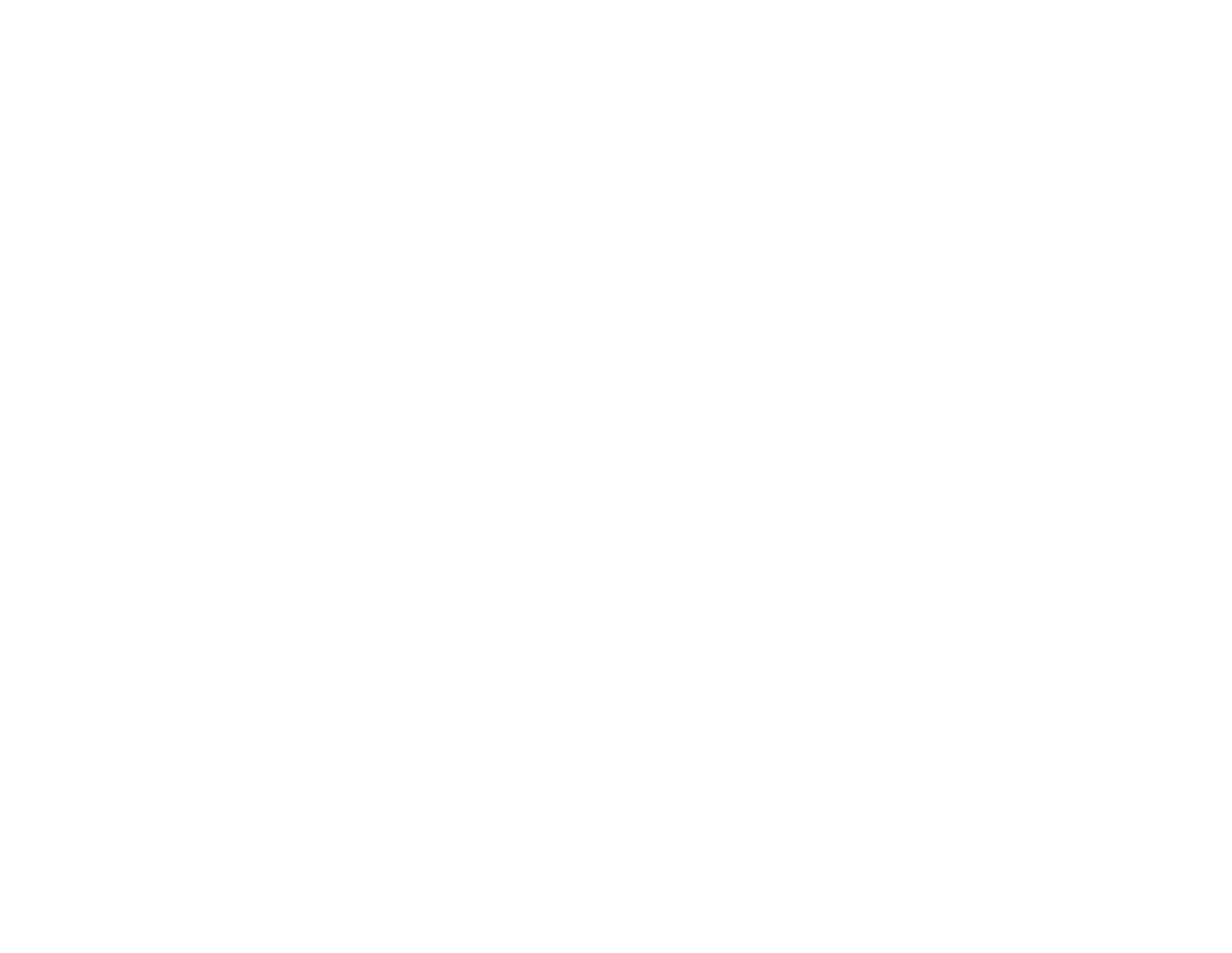## TIMES TO COME PRIOR TO PERFORMANCE

## ~ Friday & Saturday Cast A&C times ~

*Evening Performances 7:00 PM – Friday June 17th Cast A/ Saturday June 18th Cast C* 

| 5:00                         | 5:30                                                                                                                                                                                                                                        | 6:00                                                                              | 6:15                                                                                        | 6:30                                                                                 | 7:00                              |
|------------------------------|---------------------------------------------------------------------------------------------------------------------------------------------------------------------------------------------------------------------------------------------|-----------------------------------------------------------------------------------|---------------------------------------------------------------------------------------------|--------------------------------------------------------------------------------------|-----------------------------------|
| Crew<br>Backstage<br>Helpers | Soloists<br>Eternal Winter, Signs of Spring,<br>Enchanted Forest, Act of True Love,<br>Nobility<br>Aurora Borealis, Natures Elements,<br>Mist, Ice Flowers, Northern Lights,<br>Treason, Wolves, Ahtohallan River,<br><b>Ice Harvesters</b> | Coronation Guests,<br>Fire Spirits<br>Elsa's<br>Transformation<br>Armor<br>Trolls | Reindeer<br>Confetti<br><b>Personal Flurries</b><br>$(Gr 2 \text{ Jazz Cast } C)$<br>Summer | Warm Hugs<br><b>Personal Flurries</b><br>(Pre-School Cast A) <sup>**</sup> SHOWTIME! | Curtain<br>Opens!!!<br><b>ITS</b> |
|                              | Blizzard, Hygge                                                                                                                                                                                                                             |                                                                                   |                                                                                             |                                                                                      |                                   |

## ~ Saturday Matinee Cast B times ~

*Matinee Performance 1:00 PM - Saturday June 18th Cast B* 

| 11:00                     | 11:30                                                                                                                                                                                                                             | 12:00                                                                          | 12:15 | 12:30                                               | 1:00                                                  |
|---------------------------|-----------------------------------------------------------------------------------------------------------------------------------------------------------------------------------------------------------------------------------|--------------------------------------------------------------------------------|-------|-----------------------------------------------------|-------------------------------------------------------|
| Crew Backstage<br>Helpers | Soloists<br>Eternal Winter, Signs of Spring, Enchanted<br>Forest, Act of True Love, Nobility<br>Aurora Borealis, Natures Elements, Mist, Ice<br>Flowers, Northern Lights,<br>Treason, Wolves, Ahtohallan River, Ice<br>Harvesters | Coronation Guests, Fire<br>Spirits<br>Elsa's Transformation<br>Armor<br>Trolls |       | Reindeer Warm Hugs<br>Confetti Personal<br>Flurries | Curtain<br>Opens!!!<br><b>ITS</b><br><b>SHOWTIME!</b> |
|                           | Blizzard, Hygge                                                                                                                                                                                                                   |                                                                                |       |                                                     |                                                       |

\*\*\*Please bring your child at the specified time above in their (first) costume. \*\*\*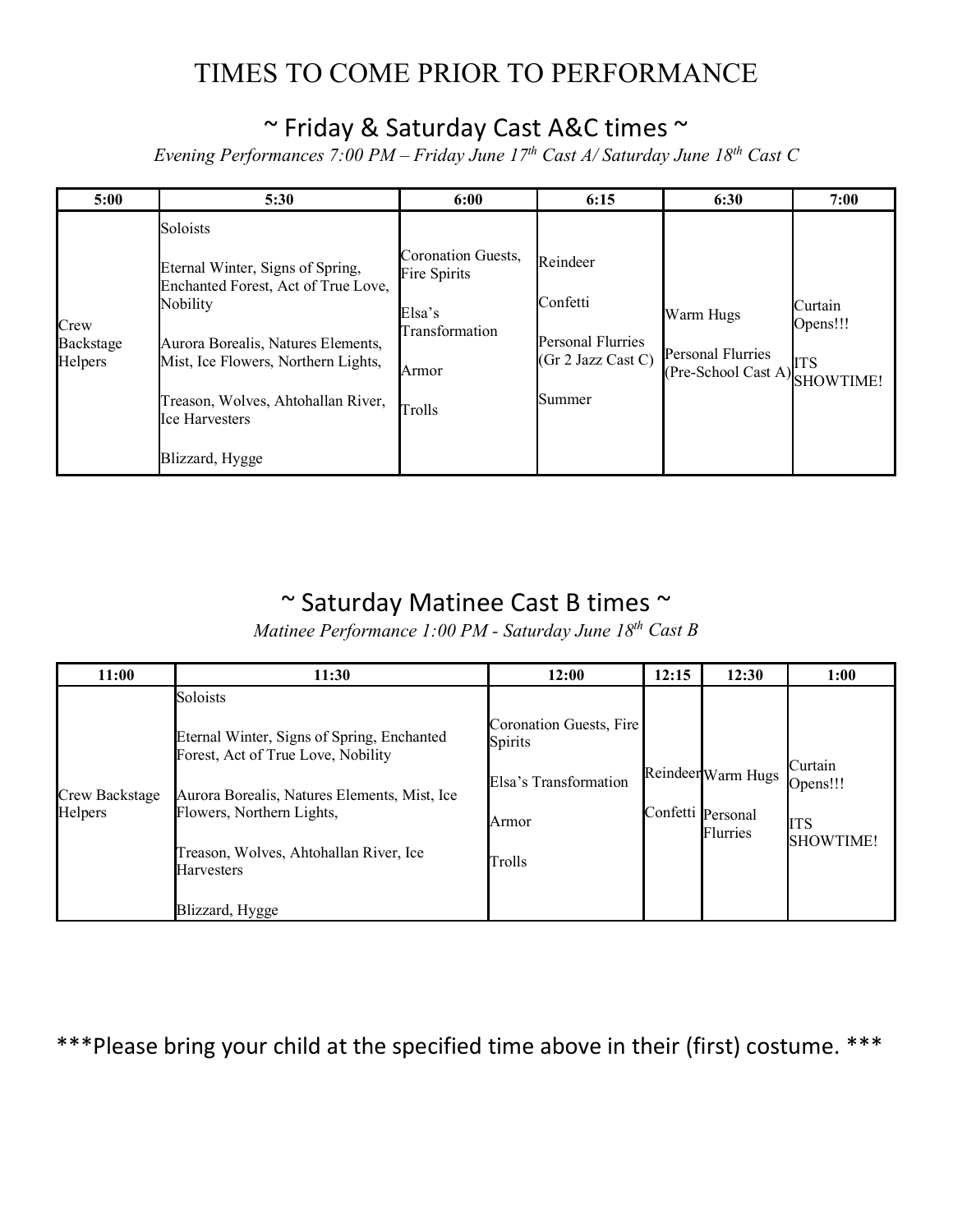## $\sim$  Sunday Evening Cast D times  $\sim$

*Evening Performance 5:00 PM - Sunday June 19th Cast D* 

| 3:00                             | 3:30                                                                                                            | 4:00                               | 4:15                        | 4:30                  | 5:00                                                  |
|----------------------------------|-----------------------------------------------------------------------------------------------------------------|------------------------------------|-----------------------------|-----------------------|-------------------------------------------------------|
| <b>Crew Backstage</b><br>Helpers | Soloists<br>Eternal Winter, Signs of Spring, Enchanted                                                          | Coronation Guests, Fire<br>Spirits | Reindeer                    |                       |                                                       |
|                                  | Forest, Act of True Love, Nobility<br>Aurora Borealis, Natures Elements, Mist, Ice<br>Flowers, Northern Lights, | Elsa's Transformation<br>Armor     | Confetti<br>Summer Flurries | Warm Hugs<br>Personal | Curtain<br>Opens!!!<br><b>ITS</b><br><b>SHOWTIME!</b> |
|                                  | Treason, Wolves, Ahtohallan River, Ice<br><b>Harvesters</b><br>Blizzard, Hygge                                  | Trolls                             |                             |                       |                                                       |

\*\*\*Please bring your child at the specified time above in their (first) costume.\*\*\*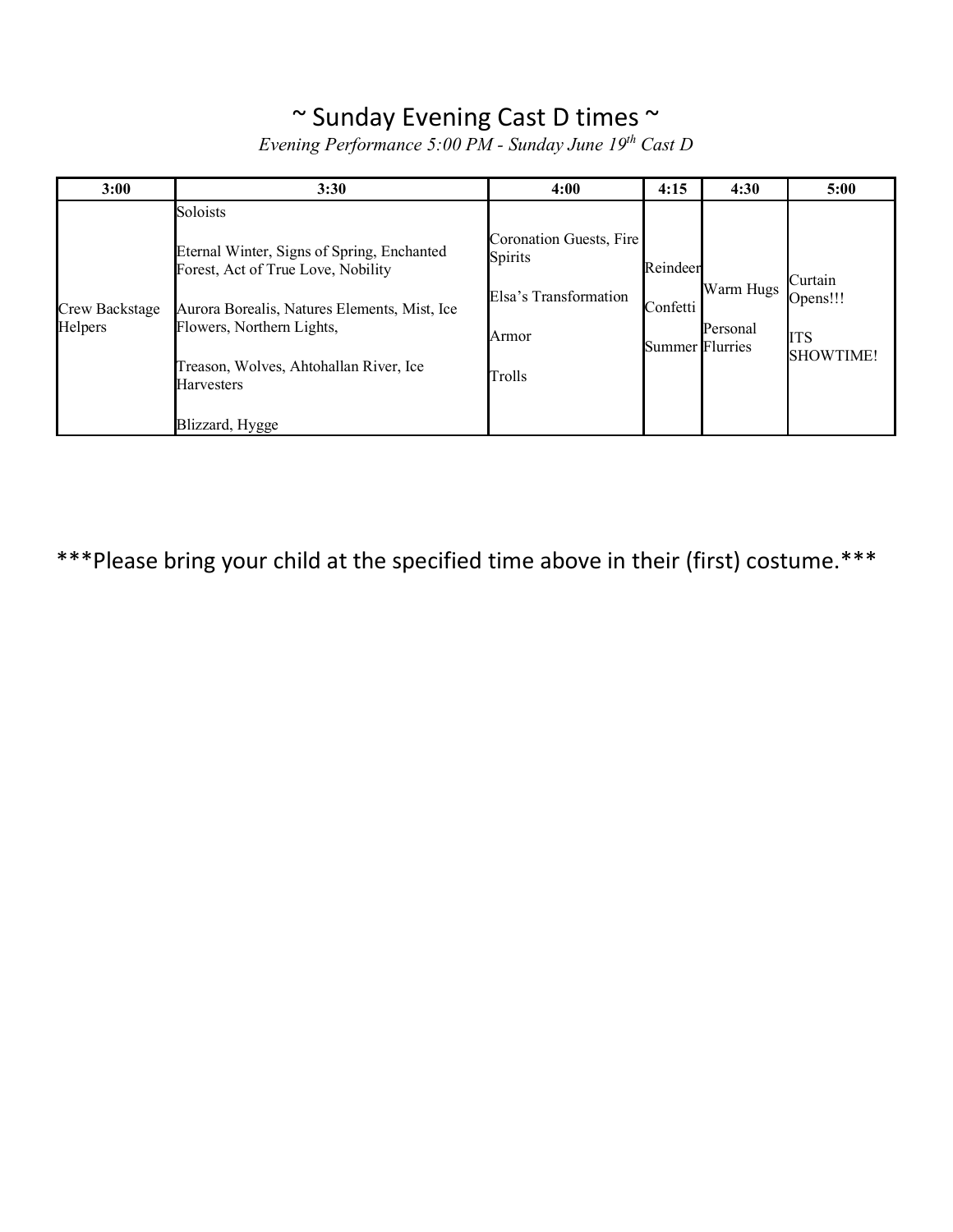#### **The Academy is closed Memorial Weekend Friday May 27 through Monday May 30**

## **Rehearsals**

Costumes are to be worn to ALL rehearsals.

#### **Tuesday May 31st thru Wednesday June 8 are scheduled for rehearsals at the Kent Studio**.

These rehearsals are held in place of regular class schedule.

See the rehearsal calendar for days and times.

#### **Rehearsals on June 13th Monday 14th Tuesday, 15th Wednesday & 16th Thursday are at the Highline Performing Arts Center**

located at 401 S 152nd St in Burien.

 It is important to remember that at these on-stage rehearsals, students are performance ready. This is where we encourage parents to take their photos and videos.

If any student is missing any part of their costume, they will not be permitted onstage.

#### **Students should arrive fully dressed in costume and have hair appropriately styled**.

 Those in more than one part, have other costumes in their garment bag and clearly identified. Please mark all costume pieces, shoes, tights, etc. with the student's name. Please remove all jewelry, earrings, bracelets that are not part of the costume. BRING NOTHING EXTRA, THEY ARE OFTEN LOST.

 Please be punctual and we ask parents to drop students off as scheduled, leave and return when the rehearsal is completed.

 While at the Performing Arts Center, students need to be in their assigned seating area where they can be accounted for and chaperoned by a parent volunteer.

**Attendance** at all rehearsals is vital for a successful performance. If a student misses 2 or more rehearsals between Tuesday May  $31<sup>st</sup>$  and Thursday June  $16<sup>th</sup>$ , they will be removed from their part and be replaced with an understudy.

## **Parking**

**Park 184 Studio in Kent:** there is plenty of space behind the buildings. Carpools are great!

#### **At the Highline Performing Arts Center** please park in designated areas only.

- We have attendants at the theatre to assist you.
- You will not be allowed to park in fire zones or in the circle drive in front of the theater.
- Please do not leave anything of value in your vehicle.
- The British Dancing Academy and The Highline Performing Arts Center are not responsible for lost or stolen items.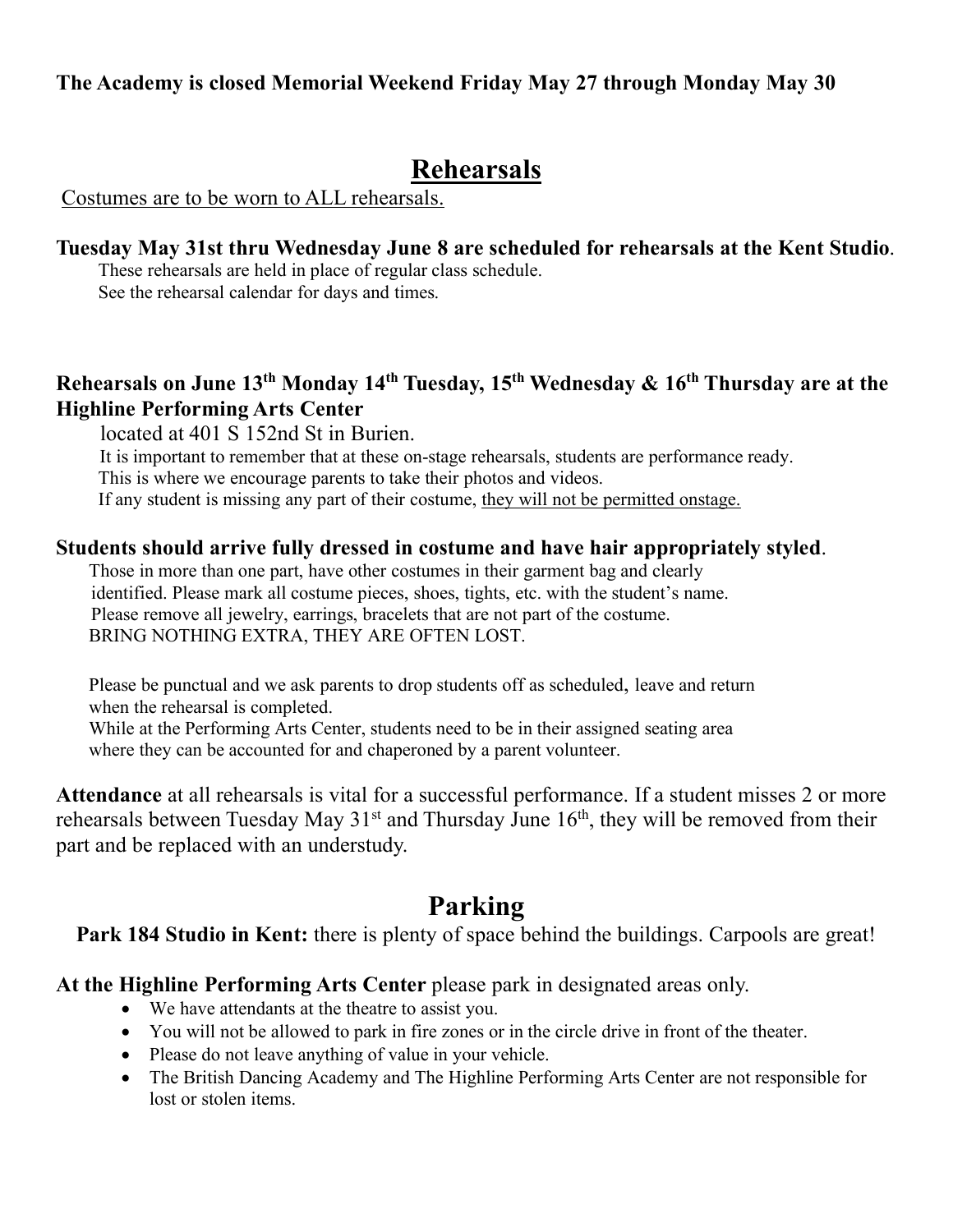## **Costumes**

Costumes and accessories will be available for pick up during the month of May.

#### **All outstanding balances must be paid in full for costumes to be distributed.**

including the final tuition payment for May/June

At the time of pick up, we will go through each costume with you and make sure all pieces are included. If a student comes to rehearsal or performance missing an accessory, it will be a \$20 replacement fee.

Tights and shoe ribbons are available at the studio

#### **Now you have the costume...**

## **THIS IS HOW IT WORKS:**

- Students arrive in costume starting Tuesday May  $31<sup>st</sup>$
- Students with a costume change will need to bring the other costume and accessories in a clearly marked garment bag.
- On the front of the bag -BIG & CLEAR print student's name, part and cast
- Now put everything for that part in the bag (start at the bottom and work up... shoes, tights, costume, headpiece, gloves, etc)
- Students name in shoes and every item.
- Then parents discourage students from taking anything out of the bag without your supervision **AND** always double check after each rehearsal. Is it all there?

### NO GUM OR MESSY FOOD WHILE IN COSTUME!

## **Exciting news about FROZEN tickets!**

For the first time ever, you will be able to CHOOSE YOUR SEATS for our June production! That's right, BDA's FROZEN will NOT have festival seating as in the past. This means no longer waiting in line for your favorite spot, you will be able to reserve your seats ahead. We are very excited about moving to this system and hope that it makes it easier on our BDA families and guests.

Tickets will go on sale in mid-May. Please continue to watch your email for links to purchase!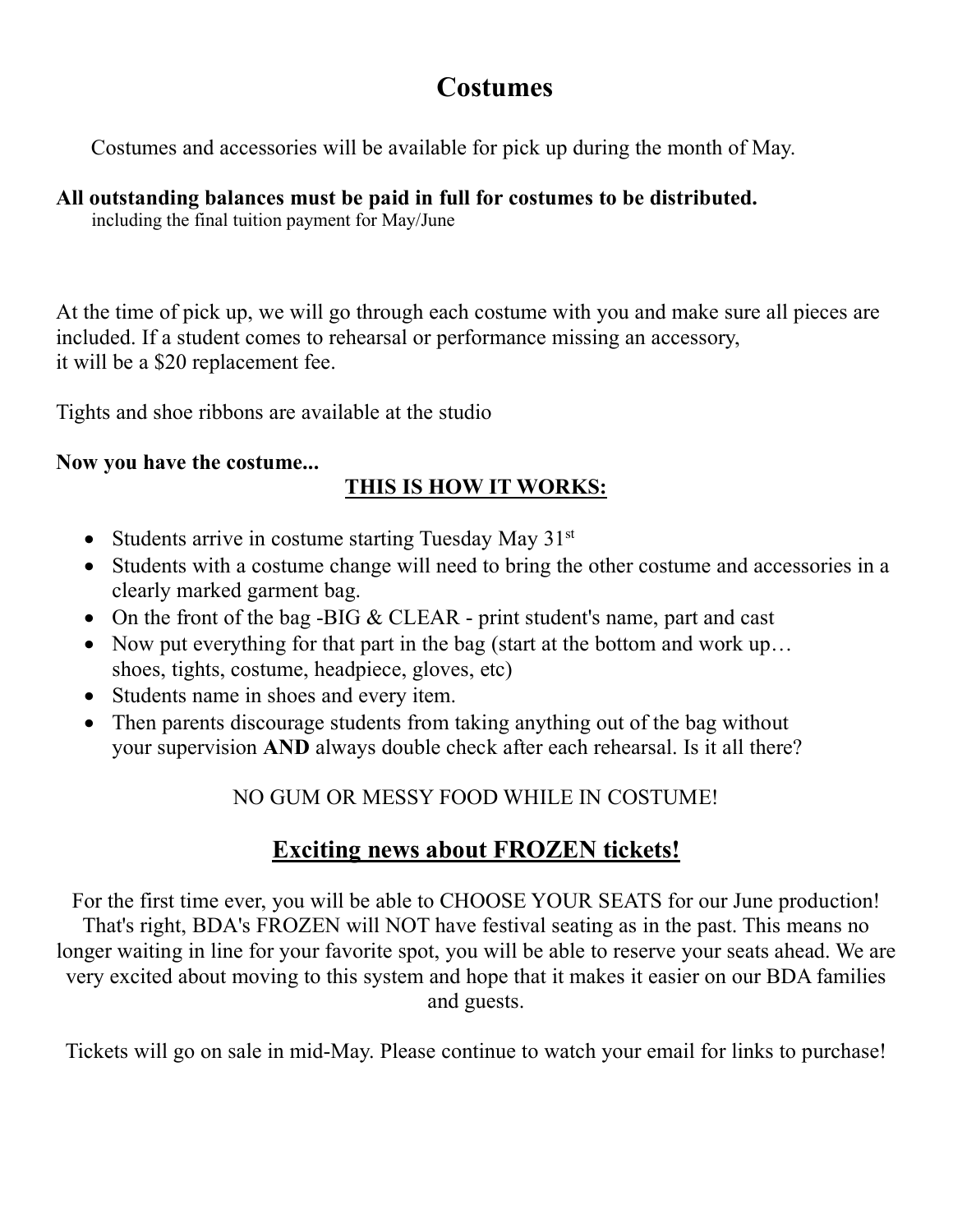## **Video Recording and Photography**

#### **There is Absolutely NO photography or recording of any kind Allowed during the performances.**

 Parents are allowed to take photos and videos during the Dress Rehearsals at the Highline Performing Arts Center June  $13<sup>th</sup> - 16<sup>th</sup>$ 

- We allow video recording and flash photography only to be done from the designated area behind the director's station.
- You will need to use power pack for video recording as there are no available power sources.
- ONLY PARENTS ARE ALLOWED
- Do not bring children or guests who are not members of the cast.

## **on PERFORMANCE DAY**

#### **See "Times to Come Prior to Performance"**

 Please come with hair and make-up done. You may find theses YouTube links helpful. https://www.youtube.com/watch?v=3yG7Hcozrf8 https://www.youtube.com/watch?v=N4d4De1KRII

- Remove all jewelry, earrings, nail polish, tattoos, ink and anything that is not part of the costume.
- Parents will bring students to the entrance of the theatre where our helpers will escort them to the dressing/ waiting room.
- Please don't allow students to bring I-pods, electronics, extra clothing, back packs or anything extra that will most likely be lost or left behind.

#### **DOORS OPEN 1 HOUR BEFORE PERFORMANCE**

The show is estimated to run 2-½ hours. Evening performances - Friday and Saturday end at 9:30 -Saturday Matinee ends at 3:30 – Sunday the final performance ends at 7:30.

After the performance students will be dismissed from the stage after the final curtain call.

## **Parents Please Note:**

**For security reasons, students CANNOT be contacted during the performance nor will they be allowed to leave prior to the end of the show.** 

#### *NOTE TO GRADUATING SENIORS AND THEIR PARENTS*

Following the final performance on June 19th, **parents of our graduating seniors** may present their flowers to their child on stage. Please be ready to approach the stage immediately following the last bow. It is a special evening for our seniors which includes our awards ceremony, but it is a late evening for our youngest students. We appreciate you presenting flowers without hesitation.